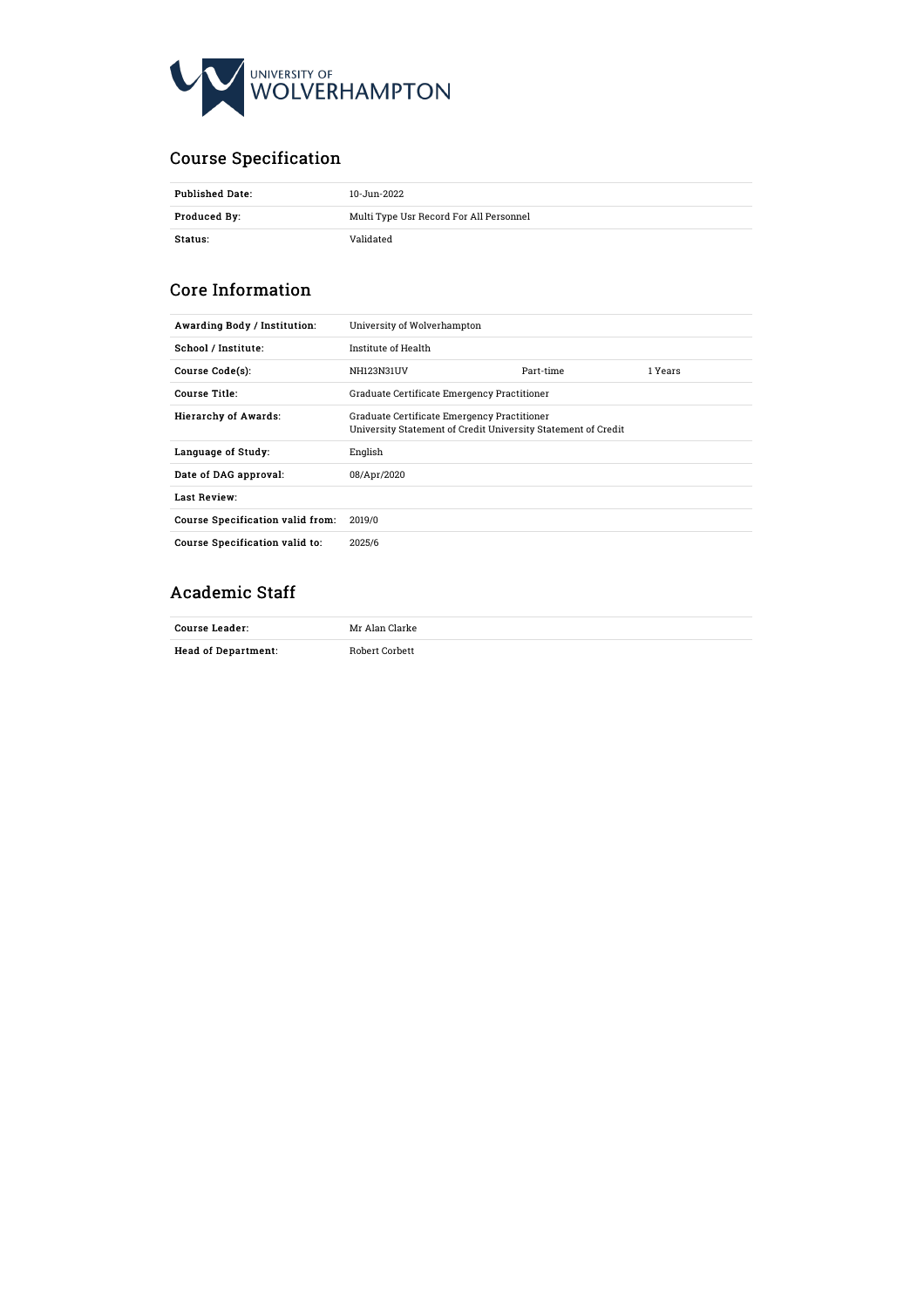# Course Information

| Location of Delivery:        | University of Wolverhampton                               |  |
|------------------------------|-----------------------------------------------------------|--|
| Category of Partnership:     | Not delivered in partnership                              |  |
| <b>Teaching Institution:</b> | University of Wolverhampton                               |  |
| Open / Closed Course:        | This course is open to all suitably qualified candidates. |  |

Entry Requirements:

Entry requirements are subject to regular review. The entry requirements applicable to a particular academic year will be published on the University website (and externally as appropriate e.g. UCAS

- You must be a registered nurse level 1 or paramedic or other allied health professional with appropriate current professional registration with <sup>a</sup> statutory regulator, such as the NMC, HCPC or GPhC. You must have <sup>a</sup> minimum of <sup>24</sup> months post-registration experience, and be working in <sup>a</sup> primary care,
- emergency care, urgent care, unscheduled care, first contact or pre-hospital care setting.
- If you have trained as <sup>a</sup> nurse or other healthcare registrant overseas or are an international applicant you must provide evidence of your current NMC or HCPC registration status to practice in the UK and evidence of achieving the minimum standards set out by the NMC/HCPC in the International English Language Testing System (IETLS) academic examination.
- $\bullet$  If seeking financial / practice support from an employer you must have agreed this in advance of the application.

The Graduate Certificate is the appropriate award for applicants who meet the above requirements but do not have verified Diploma of Foundation Degree credits from their professional qualification to bring into the BSc (Hons) top-up award. (This would include students whose previous study has not achieved diploma/foundation degree equivalence or those whose credits at levels 4 and 5 are contained within a previously awarded undergraduate degree, but who wish to continue their studies at level 6 instead of undertaking level 7 study).

### Distinctive Features of the Course:

The aim of this course is to enable you to build on your previous studies to gain a Graduate Certificate as an

Emergency Practitioner. We have both your current and future career development aims in mind, and the course offers a unique opportunity to explore contemporary issues in emergency care. By improving your own effectiveness you can begin to improve the effectiveness of those within your sphere of influence and enhance your employability.

Emergency care is a dynamic and challenging environment in which to work and time for continuing professional development and academic study is limited. The flexible course delivery enables you to continue in practice whilst benefitting from part-time, flexible study. The coursework is designed to enable you to identify your strengths and weaknesses and tailor your studies to reflect your individual learning needs as you developing your role as an Emergency Practitioner.

The specialist content of the Graduate Certificate Emergency Practitioner course, in relation to the assessment and management of a range of minor injuries and illnesses, is delivered over one year of study (comprising 60 credits of level 6 study in total).

### Educational Aims of the Course:

This innovative and exciting course facilitates the development of professional and clinical knowledge and skills important for the role of the Emergency Practitioner. It is designed to enable and empower you to safely and effectively fulfil this dynamic role in practice, facilitating the links between specialist theory and practice and enhancing your critical thinking and decision-making skills.

The course is suitable for experienced staff from a variety of unscheduled care settings including first contact and urgent care centres, minor injury units, primary care, pre-hospital care, out-of-hours services, and emergency departments.

As a graduate you will reflect a knowledgeable and enterprising approach to emergency healthcare and adopt a critical, analytical and imaginative approach to your developing practice.

Intakes:

September January

### Major Source of Funding:

Office for Students (OFS)

### Tuition Fees:

Tuition fees are reviewed on an annual basis. The fees applicable to a particular academic year will be published on the University website.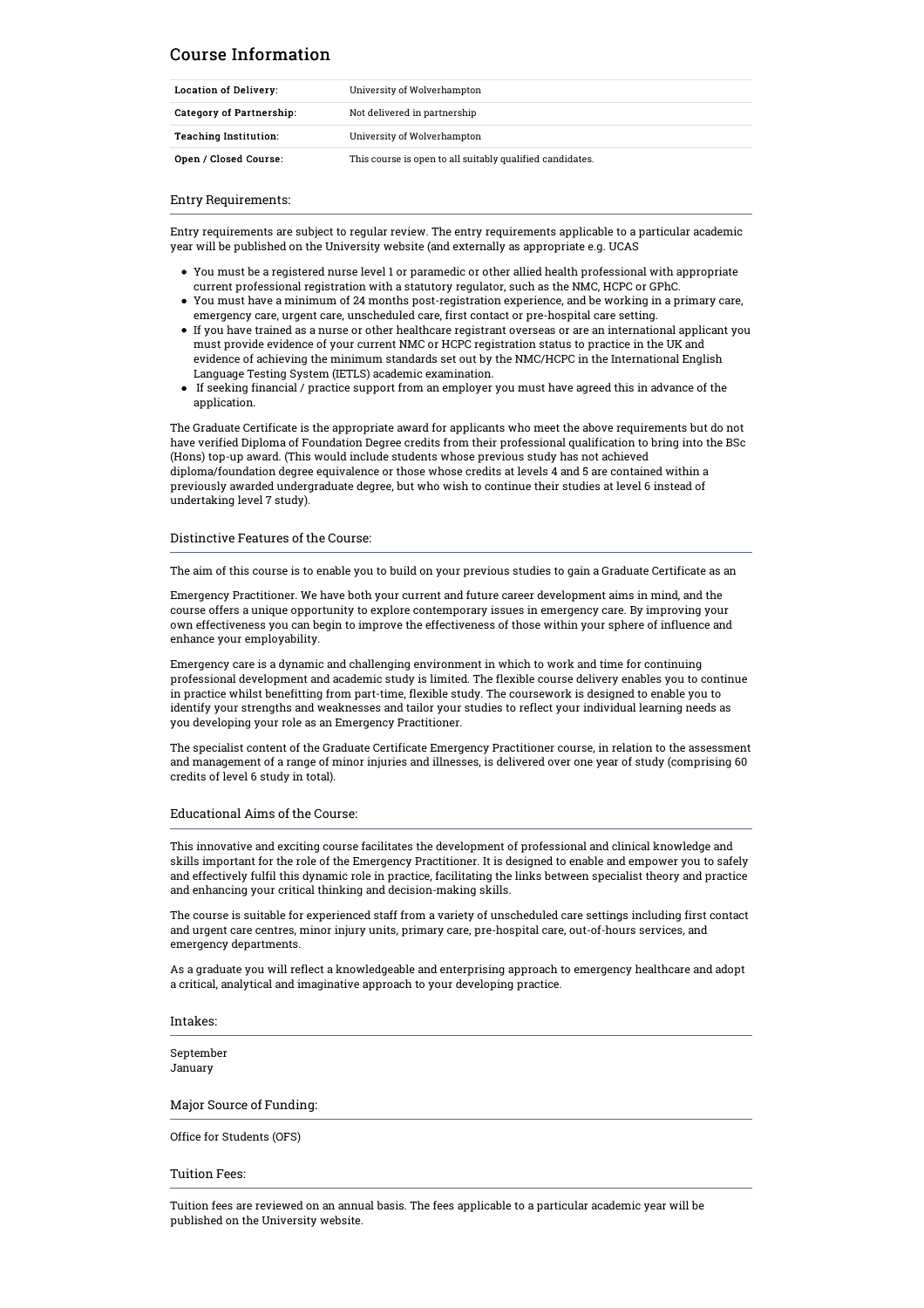| Year   | <b>Status</b> | Mode      | Amount   |
|--------|---------------|-----------|----------|
| 2021/2 | Η             | 31        | £2183.00 |
| 2022/3 | H             | Part Time | £2665.00 |
| PSRB:  |               |           |          |
| None   |               |           |          |

Course Structure:

# January (Part-time)

| Module | Title                                                                                     | Credits | Period           | Tvpe |
|--------|-------------------------------------------------------------------------------------------|---------|------------------|------|
| 6HW068 | Minor Illness for Emergency Practitioners                                                 | 20      | SEM <sub>2</sub> | Core |
| 6HW153 | Physical Assessment and Clinical Skills for Emergency Practitioners (Minor 10<br>Illness) |         | SEM <sub>2</sub> | Core |

# January (Part-time)

| Module | Title                                                                                      | Credits | Period | Type |
|--------|--------------------------------------------------------------------------------------------|---------|--------|------|
| 6HW067 | Minor Injuries for Emergency Practitioners                                                 | 20      | SEM1   | Core |
| 6HW151 | Physical Assessment and Clinical Skills for Emergency Practitioners (Minor 10<br>Injuries) |         | SEM1   | Core |

# September (Part-time)

| Module | Title                                                                                   | Credits | Period           | Type |
|--------|-----------------------------------------------------------------------------------------|---------|------------------|------|
| 6HW067 | Minor Injuries for Emergency Practitioners                                              | 20      | SEM1             | Core |
| 6HW151 | Physical Assessment and Clinical Skills for Emergency Practitioners (Minor<br>Injuries) | -10     | SEM1             | Core |
| 6HW068 | Minor Illness for Emergency Practitioners                                               | 20      | SEM <sub>2</sub> | Core |
| 6HW153 | Physical Assessment and Clinical Skills for Emergency Practitioners (Minor<br>Illness)  | -10     | SEM <sub>2</sub> | Core |

Please note: Optional modules might not run every year, the course team will decide on an annual basis which options will be running, based on student demand and academic factors, to create the best learning experience.

# Learning, Teaching and Assessment

Academic Regulations Exemption:

Section 1.2.3 - Exemption from the standard University Academic Calendar allowing for the Year Long delivery of 6HW151 and 6HW153 (using semesters 1/2 and 2/3).

Section 1.3.1 - Exemption from the standard University Academic Framework allowing for the use of some 10 credit modules at Level 6.

Section 4.4.4 - Exemption in accordance with timescales for practice activity within NHS Trusts. Compensation will not be permitted on any modules. Repeats will be allowed by exception for practice modules 6HW151 and 6HW153 (additional third attempts are permitted for theory modules 6HW067 and 6HW068).

APPROVED (by Chair's Action on 8/4/2020).

Reference Points:

UK Quality Code for Higher [Education](https://www.qaa.ac.uk/quality-code)

[Qualifications](https://www.qaa.ac.uk/en/quality-code/qualifications-and-credit-frameworks) and Credit Frameworks

Subject [Benchmark](https://www.qaa.ac.uk/en/quality-code/subject-benchmark-statements) Statements

University Policies and [Regulations](http://www.wlv.ac.uk/about-us/governance/legal-information/policies-and-regulations/academic-regulations/)

Equality Act (2010)

- University of Wolverhampton (2016-2021) learning and teaching strategy
- University of Wolverhampton (2010-2011) general examination and assessment regulations
- The framework for higher education qualifications in England, Wales and Northern Ireland (FHEQ) (second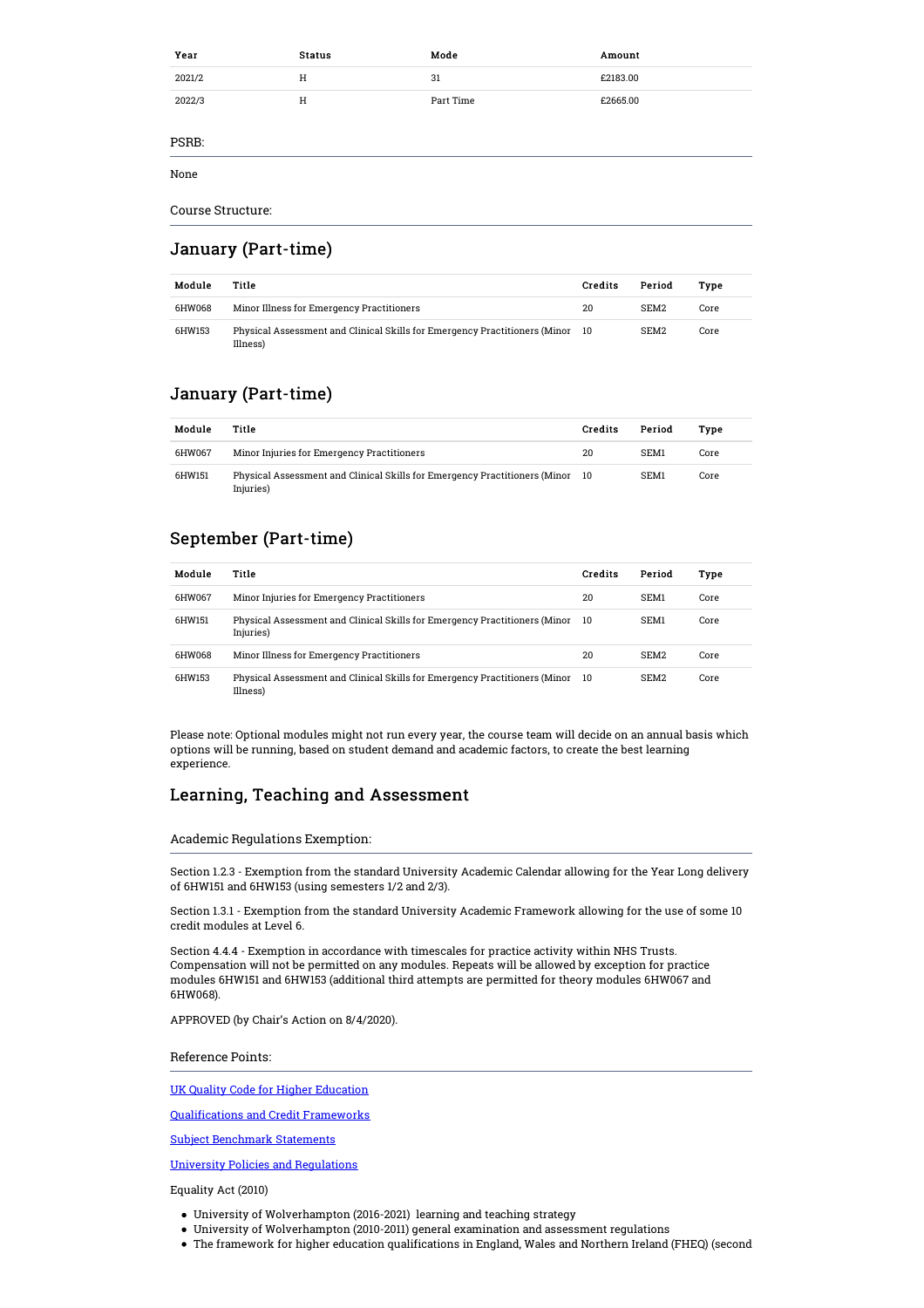edition revised August 2008)

QAA (2006) Statement of common purpose for subject benchmark statements for the health and social care profession. Available at; <http://www.qaa.ac.uk/academicinfrastructure/benchmark/health/StatementofCommonPurpose06.pdf>

#### Subject Specific:

- College of Paramedics (2015) Post-registration career framework 3rd ed. Available at <https://www.collegeofparamedics.co.uk/publications/post-reg-career-framework>
- College of Paramedics (2018) Improving patients' access to medicines: <sup>a</sup> guide to implementing paramedic prescribing within the NHS in the UK. Available at
- <https://www.collegeofparamedics.co.uk/publications/independent-prescribing> • Health Education England (2017) *Multi-professional Framework for Advanced Clinical Practice in England.*<br>Available via <u>https://www.lasepharmacy.hee.nhs.uk/dyn/\_assets/\_folder4/advanced-practice/multi-</u> professionalframeworkforadvancedclinicalpracticeinengland.pdf
- Royal College of Emergency Medicine (2015) Non-medical Practitioners in the Emergency Department Available at

[https://www.rcem.ac.uk/docs/Workforce/Non%20medical%20practitioners%20in%20the%20ED.pdf](https://www.rcem.ac.uk/docs/Workforce/Non medical practitioners in the ED.pdf) Royal College of Emergency Medicine Clinical Standards and Guidelines. Available at

- https://www.rcem.ac.uk/RCEM/Quality\_Policy/Clinical\_Standards\_Guidance/RCEM/Quality-[Policy/Clinical\\_Standards\\_Guidance/Clinical\\_Standards\\_Guidance.aspx?hkey=9c68a641-1003-468a-81dc-](https://www.rcem.ac.uk/RCEM/Quality_Policy/Clinical_Standards_Guidance/RCEM/Quality-Policy/Clinical_Standards_Guidance/Clinical_Standards_Guidance.aspx?hkey=9c68a641-1003-468a-81dc-48e3b4926c01)48e3b4926c01
- Royal College of Nursing (2017) National curriculum and competency framework: Emergency Nursing. Available at <https://www.rcn.org.uk/professional-development/publications/pub-005883>
- Royal Pharmaceutical Society (2016) A Competency Framework for all Prescribers. Available at <https://www.rpharms.com/resources/frameworks/prescribers-competency-framework>
- Transforming urgent and emergency care services in England (2013)
- Skills for Health (2018) Paramedic Specialist in Primary and Urgent Care Core Capabilities Framework. https://www.hee.nhs.uk/sites/default/files/documents/Paramedic%20Specialist%20in%20Primary%20and%20Urgent%20Care%20Core%20Core%20Core%20Core%20Core%20Core%20Core%20Core%20Core%20Core%20Core%20Core%20Framework.pdf

### Overview of Assessment:

As part of the course approval process, the course learning outcomes were mapped to each of the modules forming the diet of the programme of study. This process confirmed that all course learning outcomes can be met through successful completion of the modules. This mapping applies to the final award as well as to all of the intermediate awards.

| <b>Learning Outcomes</b>                                                                                                                                                                                                                     | <b>Modules</b> |
|----------------------------------------------------------------------------------------------------------------------------------------------------------------------------------------------------------------------------------------------|----------------|
| GCERT01 Critically reflect on professional expertise, clinical<br>judgement and ethical decision-making skills used in the<br>collaborative provision of healthcare in the multicultural<br>setting.                                         |                |
| <b>GCERT02</b> Critically evaluate the evidence underpinning<br>practice and modern healthcare and apply knowledge in an<br>enterprising way (including the use of advanced technologies<br>appropriate to the role).                        |                |
| GCERT03 Apply skills in physical examination, history taking<br>and appropriate documentation to make a holistic, patient<br>focused assessment of need in traumatic injury and<br>undifferentiated illness in both the adult and the child. |                |
| GCERT04 Collate evidence gained during clinical examination,<br>order appropriate investigations, arrive at a working diagnosis<br>and thereby justify an individualised plan of care.                                                       |                |
| GCERT05 Utilise a sound evidence base for practice and<br>advanced diagnostic skills that enable safe and effective<br>discharge or referral of patients with traumatic injury or<br>undifferentiated illness.                               |                |
| GCERT06 Critically reflect on the role of the Emergency<br>Practitioner as a role-model to provide guidance and support;<br>to nurture your own and others intellectual curiosity in<br>accordance with your Professional Code.              |                |

### Teaching, Learning and Assessment:

As part of your studies you will come into contact with a range of activities designed to promote and enhance your learning experience. Our use of blended learning activities encourages you to identify and address particular learning needs related to your practice.

Formal learning - we promote a blended approach to learning; some core content will be delivered in the ' face to face' traditional teaching style but will include interactive activities to challenge your knowledge and practice in the emergency care setting. Formative activities are designed to guide and prepare you for summative coursework.

Applying theory to practice – we use a variety of approaches to enhance your ability to evaluate, articulate and apply evidence to inform practice. You will make use of a range of electronic resources to investigate the influence and impact of global healthcare communities on national and local policy.

Problem solving and decision making – Problem based learning is an engaging and dynamic tool that can be an effective way to enhance your understanding of real practice issues affecting the role of the Emergency Practitioner. It provides an opportunity to develop your skills in clinical decision making within a safe environment, and to apply knowledge to deliver and lead quality initiatives to improve the experience of the patient (and family) in the emergency care setting.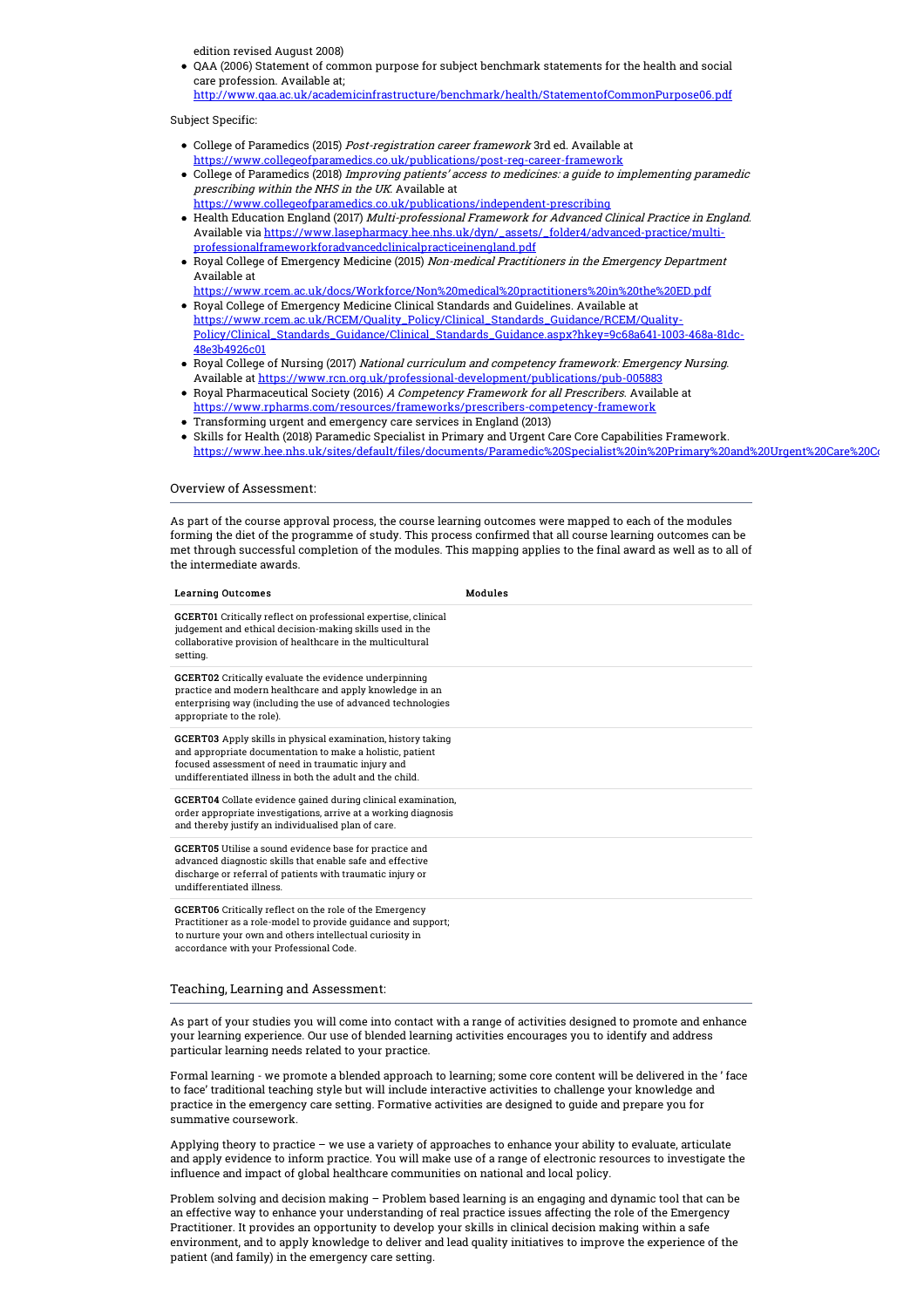#### Student-led activities

We expect you to contribute to discussions (face to face and online) in a positive and professional manner. Being part of a learning community will increase your awareness of different points of view, and help you to affirm your own personal and professional values. You will complete directed and guided study which will sometimes require working with others in your peer group.

#### Use of the virtual learning environment

The integration of computer based technology, directed studies and traditional teaching can enhance the quality and efficiency of your learning experience. You will be encouraged to access virtual and electronic learning resources within both University and the healthcare environment. Canvas offers e-mail access and discussion forums to communicate with fellow professionals in the learning community and develop your personal and professional values.

The ability to use digital resources and equipment is a key attribute of a graduate nurse or allied health professional and reflects the need for the Emergency Practitioner to use advanced technologies in areas such as record keeping, delivery and management of emergency care.

#### Assessment methods:

We use a variety of approaches to enhance your ability to evaluate, articulate and apply evidence to inform your role and position within the multi-professional emergency care team. The use of formative activities will enable you to test yourself and receive feedback from your tutor.

#### Coursework

We aim to develop your academic skills through carefully linked coursework and using a range of learning opportunities. As you progress through the Minor illness for Emergency Practitioners module for example, you will develop your academic writing and critical thinking/appraisal skills.

### Individual Presentation

The use of an individual presentation will help you to develop your ability to present and communicate information effectively and encourage you to examine the delivery of emergency practitioner care and to analyse and evaluate your clinical reasoning and decision making.

Observed Structured Clinical Examination (OSCE)

The use of OSCEs allows you to develop and demonstrate your clinical examination skills in relation to the assessment of a range of minor injuries and minor illnesses.

At the University of Wolverhampton, a variety of modes of assessment will be used to support and test your learning and progress and to help you develop capabilities that are valued beyond your University studies and into your working life.

### Assessment Methods:

At the University of Wolverhampton, a variety of modes of assessment will be used to support and test your learning and progress and to help you develop capabilities that are valued beyond your University studies and into your working life. Your course may include a variety of assessment activities:

Written examinations (including online examinations, open and closed book examinations and quizzes) Coursework (for example, essays, reports, portfolios, project proposals and briefs, CVs, poster presentation) Practical (for example, oral and video presentations, laboratory work, performances, practical skills assessment)

In the final year of your undergraduate degree, and at the end of your postgraduate degree, you are likely to be expected to write an extended piece of work or research, such as a dissertation or a practice-based piece of research.

### Student Support:

#### General University support:

[University](http://www.wlv.ac.uk/lib/info/welcome) Learning Centres are the key source of academic information for students. Learning Centres provide physical library resources (books, journal, DVDs etc.) and offer a range of study areas to allow students to study in the environment that suit them best: Social areas, quiet and silent areas. Learning Centres also provide access to wide range of online information sources, including eBooks, e-Journals and subject databases.

Learning Centres also provide students with academic skills support via the Skills for Learning [programme](http://www.wlv.ac.uk/lib/skills-for-learning/). Students on campus can attend workshops or ask for one-to-one help on <sup>a</sup> range of skills such as academic writing and referencing. Students can access <sup>a</sup> range of online skills material at: www.wlv.ac.uk/lib/skills

The [University](https://www.wlv.ac.uk/study-here/student-support) Student Support website offers advice on a variety of matters (careers, counselling, student union advice, etc.) Students can also access these services by booking appointment with the SU, careers, counselling services, etc.

### Course Specific Support

The development of academic study skills is embedded into the module/course design. Resources that will help you to develop these skills will be available electronically via Canvas and the Skills for Learning pages of the university website. You are encouraged to identify your own learning requirements in regards to study skills and academic practice at undergraduate level and to seek the necessary support to develop these. The module team can sign post you to the relevant guides and workshops that are available.

Tutorial support for assignment work will be available with the module team and details of how to arrange